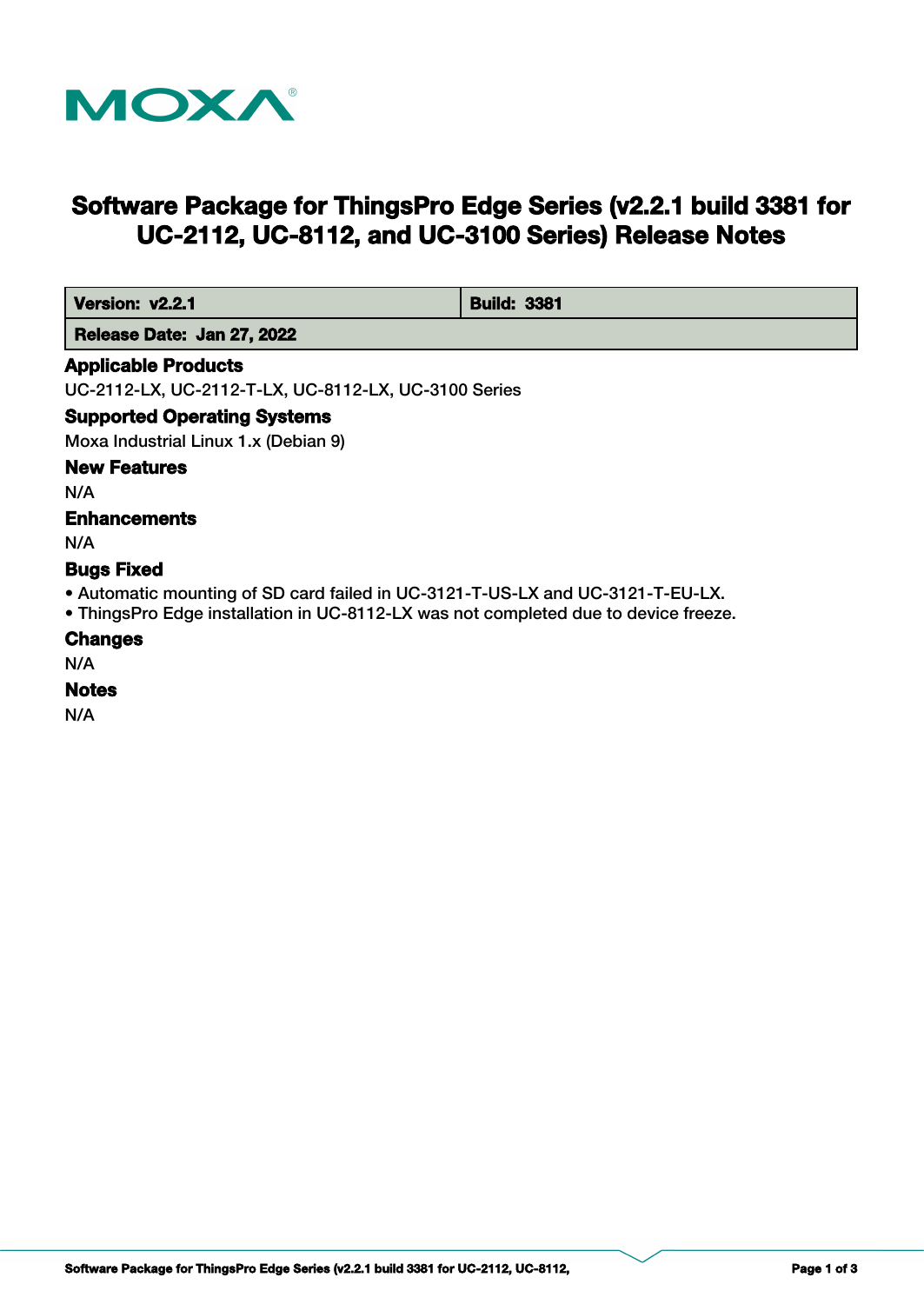

**Version: v2.2.0 Build: 3366** 

 **Release Date: Dec 23, 2021**

### **Applicable Products**

UC-2112-LX, UC-2112-T-LX, UC-8112-LX , UC-3100 Series

#### **Supported Operating Systems**

Moxa Industrial Linux (Debian 9)

#### **New Features**

• Supports UC-2112-LX, UC-2112-T-LX, UC-8112-LX, and UC-3100 Series.

#### **Enhancements**

N/A

### **Bugs Fixed**

N/A

### **Changes**

N/A

#### **Notes**

• For a complete list of series/models supported, refer to https://thingsproedge.moxa.online/v2.2.0/releases/index.html.